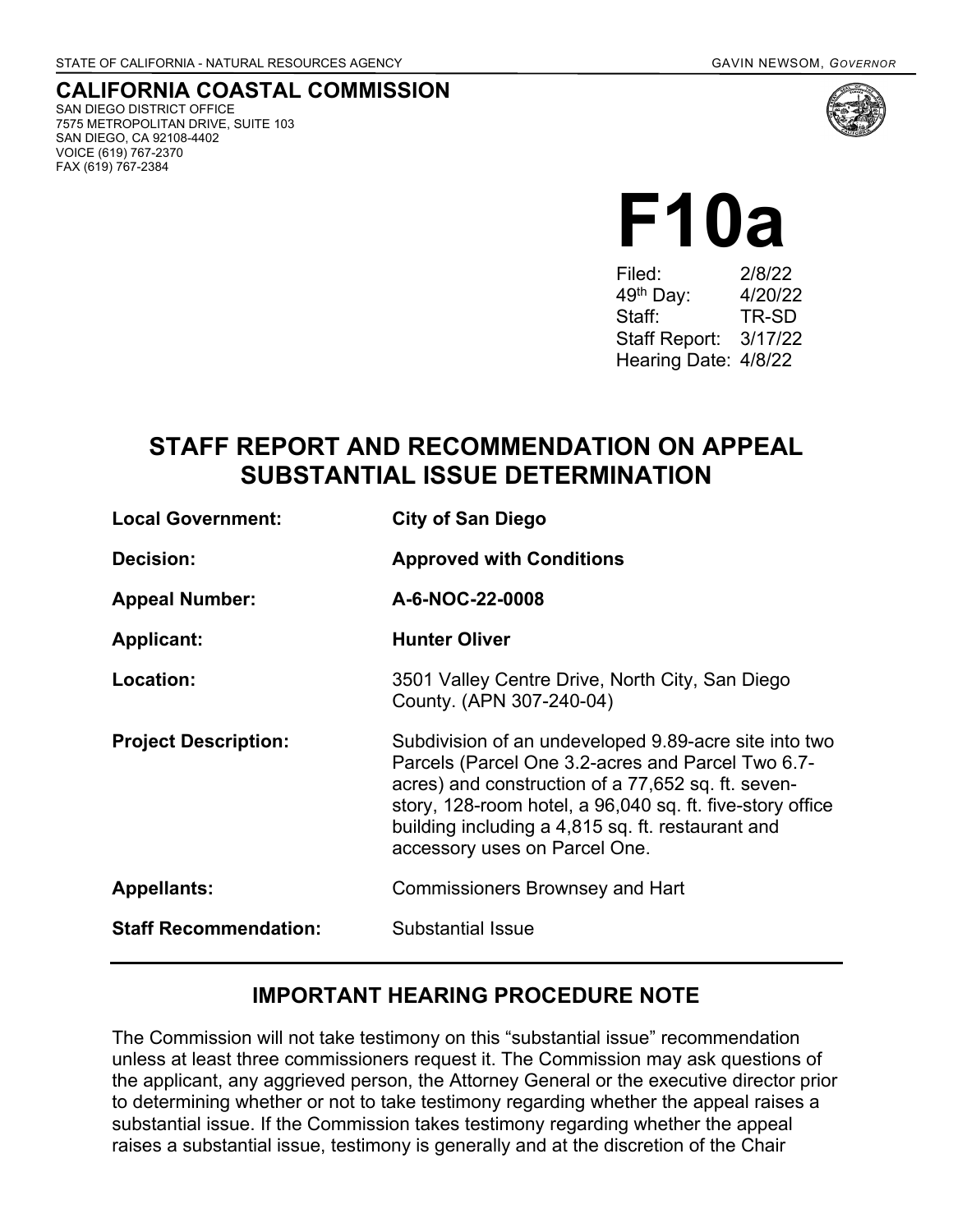limited to 3 minutes total per side. Only the applicant, persons who opposed the application before the local government (or their representatives), and the local government shall be qualified to testify during this phase of the hearing. Others may submit comments in writing.

If the Commission finds that the appeal raises a substantial issue, the de novo phase of the hearing will occur at a future Commission meeting, during which it will take public testimony.

### **SUMMARY OF STAFF RECOMMENDATION**

Staff recommends that the Commission, after public hearing, determine that a substantial issue exists with respect to the grounds on which the appeal has been filed. The project approved by the city proposes construction of a 77,652 sq. ft. seven-story, 128-room hotel, a 96,040 sq. ft. five-story office building including a 4,815 sq. ft. restaurant. Included in the City's approval is an 8-foot-wide public pedestrian and bicycle trail connecting sites east of the subject to Carmel Valley Road and eventually Los Peñasquitos Lagoon [\(ref. Exhibit No. 3\)](https://documents.coastal.ca.gov/reports/2022/4/F10a/F10a-4-2022-exhibits.pdf).

The City found that the proposed project is consistent with the appliable provisions of the certified Local Coastal Program (LCP). However, the development as approved by the city raises several potential LCP inconsistencies with regard to the development proposed. As approved by the city, the development includes construction of an office building, however, the site is zoned as Visitor Commercial and office uses are not permitted by the certified zone. To reconcile the approved use, the city processed a Planned Use Permit, a process by which uses not permitted by the underlying zoning are allowed, if such use can be found consistent with the Land Use Plan (LUP). The certified LUP designates the site for Visitor Commercial uses, and the allowable uses provided in the LUP include motel, restaurant and related services as well as open space. The majority of the proposed project is low-priority offices, inconsistent with the LUP. Visitor-serving commercial is a priority use in the coastal zone, and any revisions to the uses allowed in this land use designation should be reviewed for consistency with the LCP through certification of an LCP Amendment.

Furthermore, the city did not review the affordability of the hotel units proposed, nor did the city review the range of affordability currently provided by the existing hotel/motel units within the Community Plan, The LCP requires that development within the Community Plan area provide a physical, social, and economically balanced community, and construction of a new hotel without evaluating and mitigating for impacts associated with the removal of land area suitable for affordable accommodations is inconsistent with this requirement.

Because of the above-described inconsistencies with the LCP and the Coastal Act, staff recommends that the Commission determine that the project raises a substantial issue regarding conformance with the certified LCP.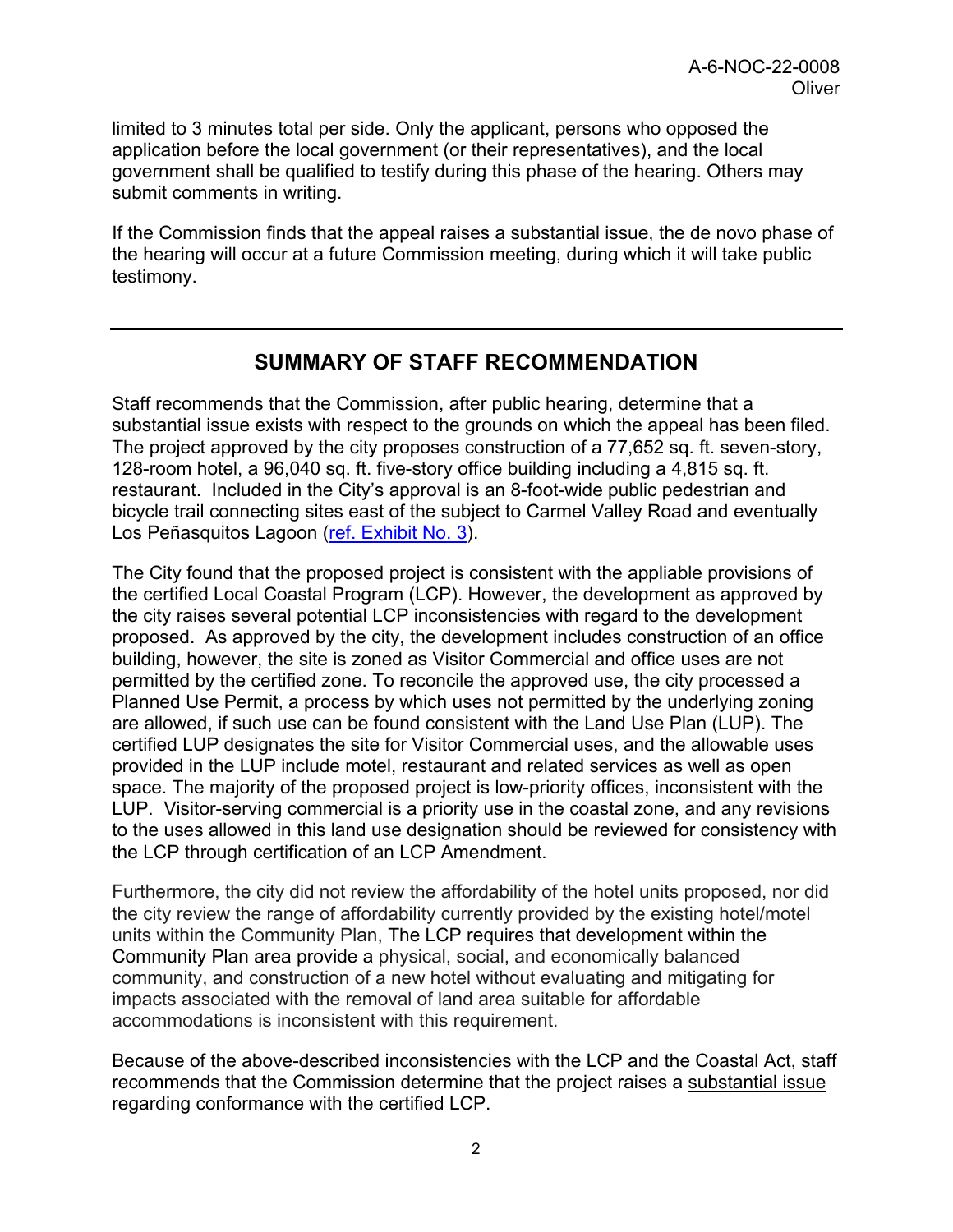A-6-NOC-22-0008 **Oliver** 

Standard of Review: The subject site is not located between the sea and the first coastal road as defined by Section 30603 of the Coastal Act and therefore the Certified City of San Diego Local Coastal Program is the standard of review.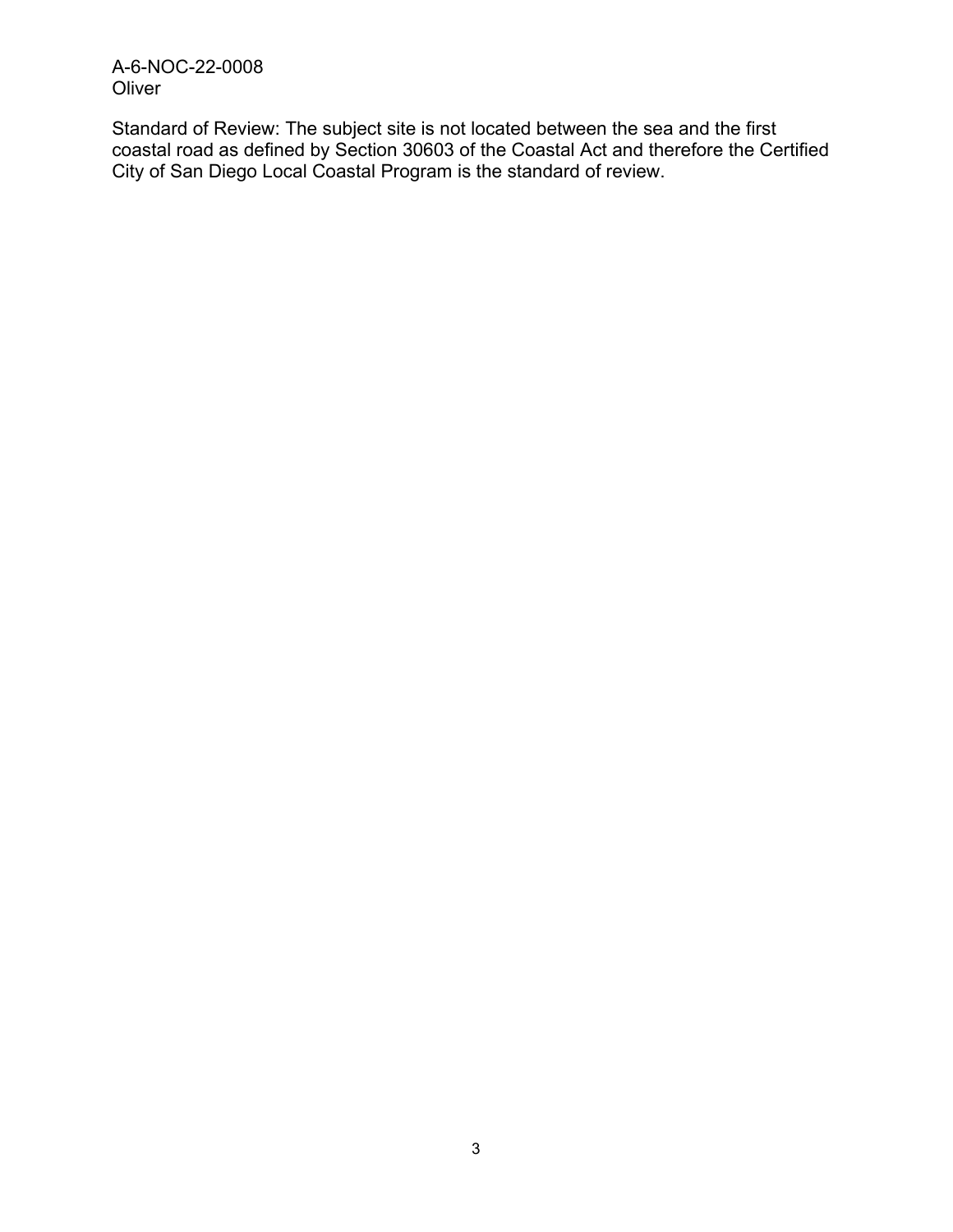# **TABLE OF CONTENTS**

| V. SUBSTANTIAL ISSUE FINDINGS AND DECLARATION |  |
|-----------------------------------------------|--|
|                                               |  |

### **EXHIBITS**

| Exhibit 1 – Project Location                         |
|------------------------------------------------------|
| Exhibit 2 – Subject Site and Surrounding Development |
| Exhibit 3 - Project Plans                            |
| Exhibit 4 – Parcel Map                               |
| Exhibit 5 - Tentative Parcel Map                     |
| Exhibit 6 - Appeals                                  |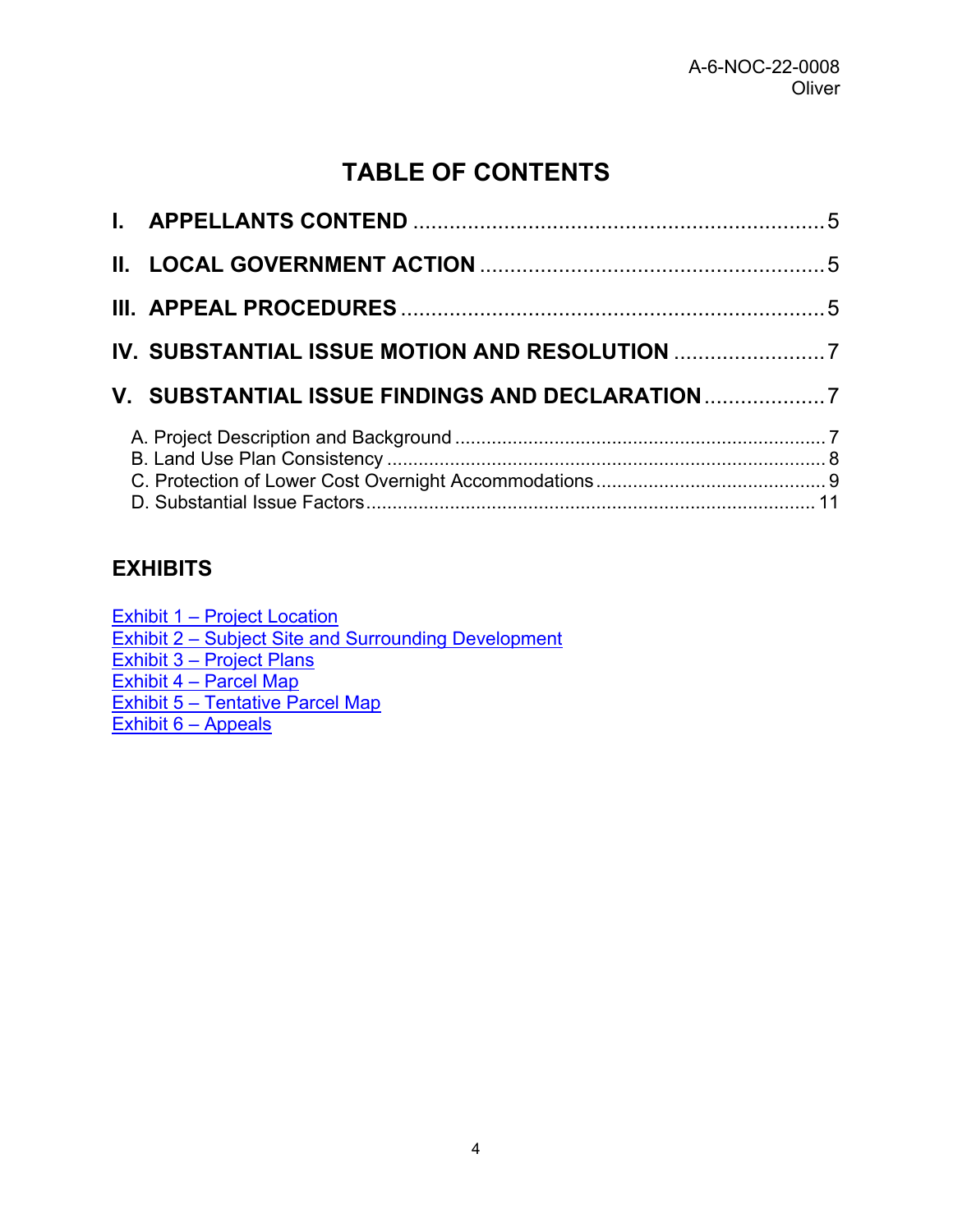# <span id="page-4-0"></span>**I. APPELLANTS CONTEND**

The appellants contend that the project, as approved by the city, does not conform to the City of San Diego's certified Local Coastal Program (LCP) with regard to consistency with the designated land use for the site and inadequate protection of lower cost visitor accommodations.

# <span id="page-4-1"></span>**II. LOCAL GOVERNMENT ACTION**

The project was approved with conditions by the City Council on October 21, 2021. Conditions of approval include specific requirements for grading, water quality control measures, landscaping, limits for lighting and a requirement to construct the 8-foot wide pedestrian and bicycle pathway for public access prior to the issuance of any construction permit.

# <span id="page-4-2"></span>**III. APPEAL PROCEDURES**

After certification of a Local Coastal Program (LCP), the Coastal Act provides for limited appeals to the Coastal Commission of certain local government actions on coastal development permits.

Section 30603(b)(1) of the Coastal Act states:

The grounds for an appeal pursuant to subdivision (a) shall be limited to an allegation that the development does not conform to the standards set forth in the certified local coastal program or the public access policies set forth in this division.

Coastal Act Section 30625(b) states that the Commission shall hear an appeal unless it determines:

With respect to appeals to the commission after certification of a local coastal program that no substantial issue exists with respect to the grounds on which an appeal has been filed pursuant to Section 30603.

If the staff recommends "substantial issue" and no Commissioner objects, the Commission will proceed directly to the de novo portion of the hearing on the merits of the project, then, or at a later date. If the staff recommends "no substantial issue" or the Commission decides to hear arguments and vote on the substantial issue question, those allowed to testify at the hearing will have three minutes per side to address whether the appeal raises a substantial issue. It takes a majority of Commissioners present to find that no substantial issue is raised. If substantial issue is found, the Commission will proceed to a full public hearing on the merits of the project then, or at a later date, reviewing the project de novo in accordance with sections 13057-13096 of the Commission's regulations. If the Commission conducts the de novo portion of the hearing on the permit application, the applicable standard of review for the Commission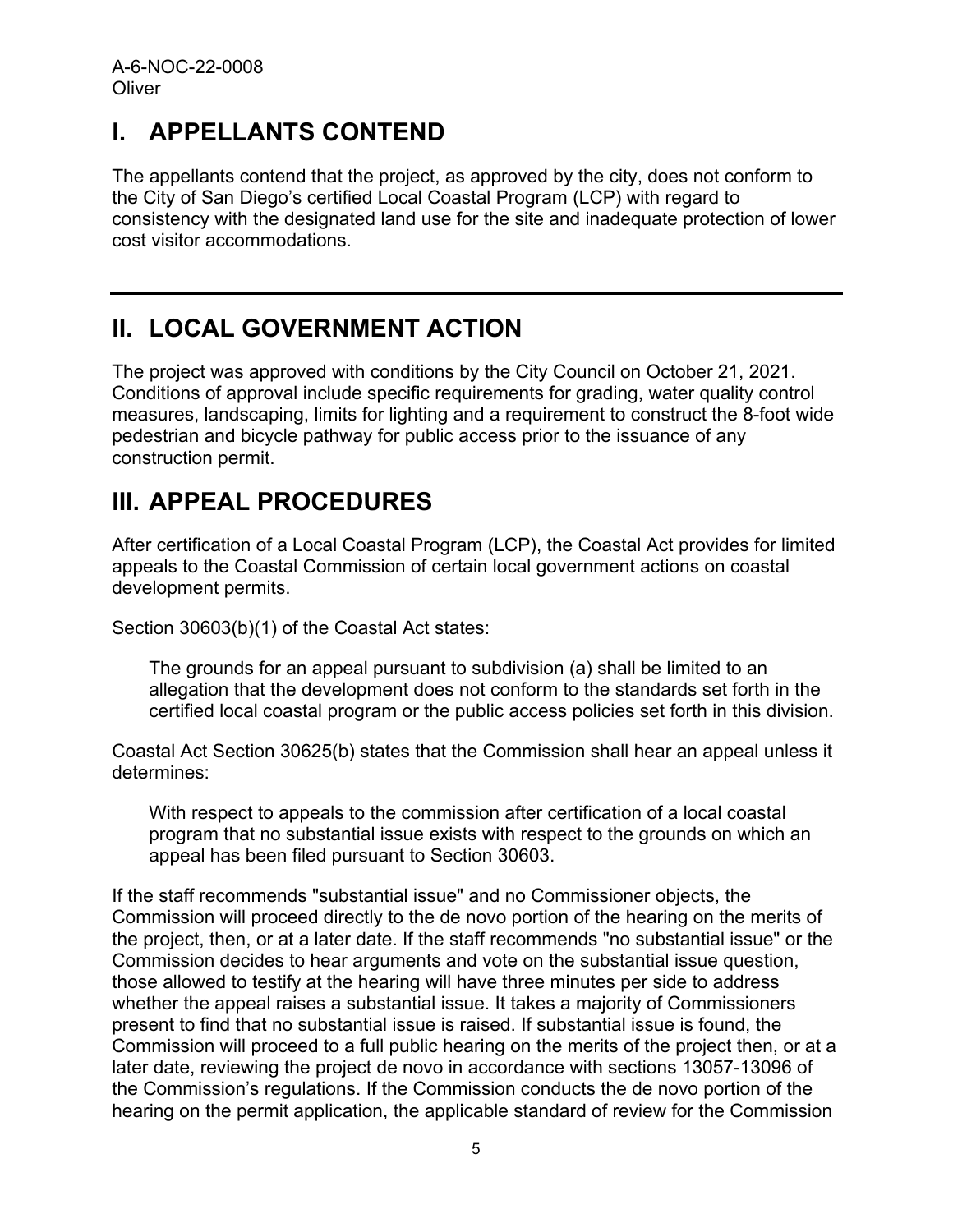to consider is whether the proposed development is in conformity with the certified Local Coastal Program (LCP).

In addition, for projects located between the sea and the first public road paralleling the sea, Section 30604(c) of the Act requires that a finding must be made by the approving agency, whether the local government or the Coastal Commission on appeal, that the development is in conformity with the public access and public recreation policies of Chapter 3 of the Coastal Act. In other words, in regard to public access questions, the Commission is required to consider not only the certified LCP, but also applicable Chapter 3 policies when reviewing a project on appeal.

The only persons qualified to testify before the Commission at the "substantial issue" stage of the appeal process are the applicant, persons who opposed the application before the local government (or their representatives), and the local government. Testimony from other persons must be submitted in writing. At the time of the de novo portion of the hearing, any person may testify.

The Coastal Act requires that the Commission shall hear an appeal unless no substantial issue exists with respect to the grounds on which the appeal was filed under Section 30603. (§ 30625(b)(2).) Section 13115(c) of the Commission regulations provides that the Commission may consider the following five factors when determining if a local action raises a significant issue:

- 1. The degree of factual and legal support for the local government's decision that the development is consistent or inconsistent with the certified LCP;
- 2. The extent and scope of the development as approved or denied by the local government;
- 3. The significance of the coastal resources affected by the decision;
- 4. The precedential value of the local government's decision for future interpretations of its LCP; and
- 5. Whether the appeal raises only local issues, or those of regional or statewide significance.

The Commission may, but need not, assign a particular weight to a factor.

Even when the Commission chooses not to hear an appeal, appellants nevertheless may obtain judicial review of the local government's coastal permit decision by filing a petition for a writ of mandate pursuant to the Code of Civil Procedure, section 1094.5.

The City of San Diego has a certified Local Coastal Program (LCP), and the subject site is located in an area where the Commission retains appeal jurisdiction because it is located within 100 feet of the stream banks or upland wetland limits. Therefore, before the Commission considers the appeal de novo, the appeal must establish that a substantial issue exists with respect to the grounds on which an appeal has been filed pursuant to Section 30603. In this case, for the reasons discussed further below, the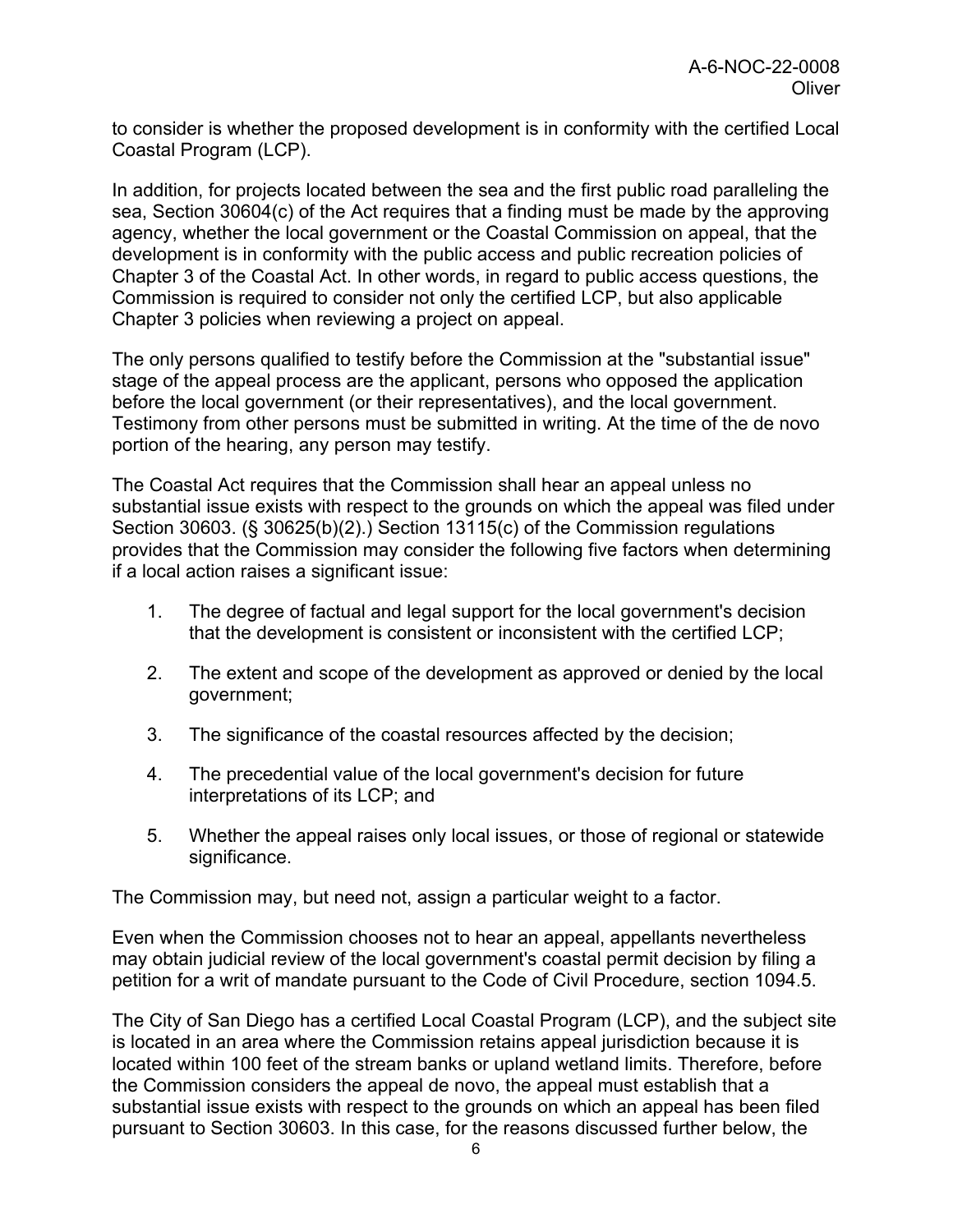A-6-NOC-22-0008 **Oliver** 

Commission exercises its discretion to determine that the development approved by the City raises substantial issue with regard to the appellant's contentions regarding coastal resources.

## <span id="page-6-0"></span>**IV. SUBSTANTIAL ISSUE MOTION AND RESOLUTION**

#### **Motion:**

I move that the Commission determine that Appeal No. A-6-NOC-22-0008 raises NO substantial issue with respect to the grounds on which the appeal has been filed under § 30603 of the Coastal Act.

Staff recommends a **NO** vote. Failure of this motion will result in a de novo hearing on the application, and adoption of the following resolution and findings. Passage of this motion will result in a finding of No Substantial Issue and the local action will become final and effective. The motion passes only by an affirmative vote by a majority of the Commissioners present.

#### **Resolution:**

The Commission hereby finds that Appeal No. A-6-NOC-22-0008 presents a substantial issue with respect to the grounds on which the appeal has been filed under § 30603 of the Coastal Act regarding consistency with the certified Local Coastal Plan and/or the public access and recreation policies of the Coastal Act.

## <span id="page-6-1"></span>**V. SUBSTANTIAL ISSUE FINDINGS AND DECLARATION**

#### <span id="page-6-2"></span>**A. Project Description and Background**

The project is the subdivision of a 9.89-acre site into two Parcels (Parcel One 3.2-acres and Parcel Two 6.7-acres) and construction of a 77,652 sq. ft. seven-story, 128-room hotel, a 96,040 sq. ft. five-story office building including a 4,815 sq. ft. restaurant and accessory uses on Parcel One. While the site is currently vacant, the site was previously developed with a restaurant and at-grade parking. Parcel Two is currently developed with an office building and parking structure and there is no additional construction approved on this portion of the site [\(ref. Exhibit Nos. 4, 5\)](https://documents.coastal.ca.gov/reports/2022/4/F10a/F10a-4-2022-exhibits.pdf).

Additional improvements include a landscaped, 8-foot pedestrian and bicycle promenade along the western property line that connects the development to Old El Camino Real and provides access to Carmel Valley Road, the Los Peñasquitos Lagoon, and the Pacific Ocean [\(ref. Exhibit No. 3\)](https://documents.coastal.ca.gov/reports/2022/4/F10a/F10a-4-2022-exhibits.pdf). The city's approval required approval of a height deviation for the 76' hotel structure and 68'6" office building as zoning limits structures to a 60' maximum as well as a Planned Development Permit to permit the office use on a site zoned Visitor Commercial.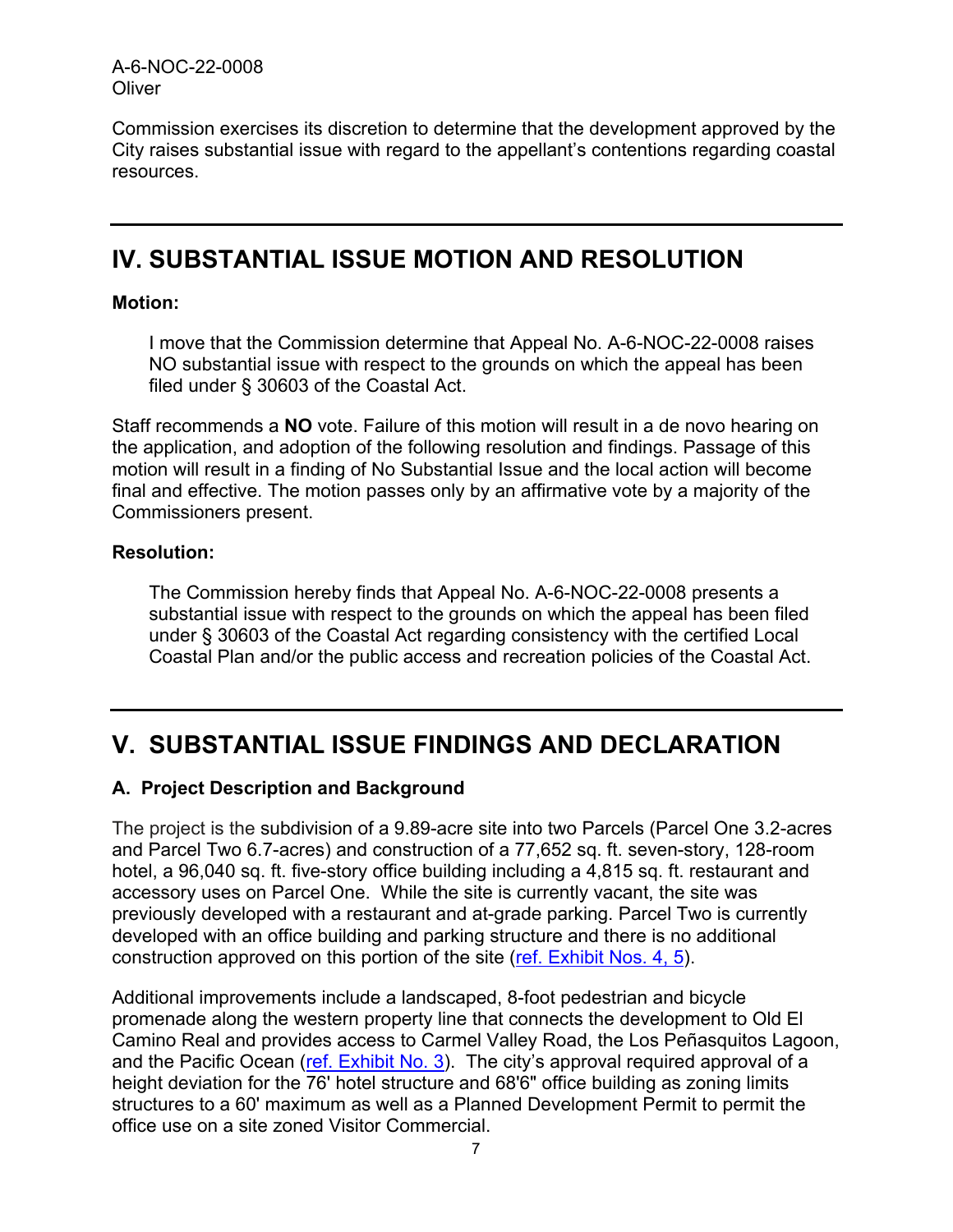The site is located immediately east of Interstate 5 (I-5) and north of State Route 56, on graded pads above Carmel Valley Road [\(ref. Exhibit No. 1\)](https://documents.coastal.ca.gov/reports/2022/4/F10a/F10a-4-2022-exhibits.pdf). To the south of the site is Carmel Valley Road, and Los Peñasquitos Lagoon. Surrounding development includes a fast-food restaurant, Hampton Inn and Residence Inn hotels to the east, a Marriott Hotel, and an office building and at-grade parking lot to the north [\(ref. Exhibit No. 2\)](https://documents.coastal.ca.gov/reports/2022/4/F10a/F10a-4-2022-exhibits.pdf). While the site has housed a few temporary structures over the last three decades, the site has remained primarily vacant and undeveloped.

The Carmel Valley area is a largely master-planned community located along the Interstate 5 corridor containing corporate offices, hotels, shopping, and restaurants. Recreational options include neighborhood parks and a community recreation center, open space areas, and an extensive trail system.

The Standard of Review is the Certified City of San Diego Local Coastal Program.

#### <span id="page-7-0"></span>**B. Land Use Plan Consistency**

The City of San Diego Local Coastal Program area is divided into a number of Community Plan areas. The subject site is located within the North City West/Carmel Valley Community Plan area. The appellants contend that the City's approval is not consistent with the certified LUP given that the development includes construction of an office structure where office use is not permitted. The North City West (Carmel Valley) Community Plan (the Land Use Plan for the area) designates the site for Visitor Commercial uses. The Implementation Plan designates the site as Commercial Visitor Zone (CV-1-1). The Commercial Visitor Zone does not permit "Office" as an allowed use. The City approved the office use through the issuance of a Planned Development Permit (PDP). The provisions for PDPs allow development to occur with uses that are not permitted in the underlying base zone if the development complies with the applicable land use plan.

The Community Plan designates the site for Visitor Commercial uses and the plan further states:

Commercial Element - Visitor-commercial development on a 15 acre site is proposed at the juncture of State Route 56 and Interstate 5 at the El Camino Real off ramp. The basic proposals for this area are motel, restaurant, and related services to provide for both the adjacent industrial-office park in North City West and industrial complex in Sorrento Valley. In addition, the site is located in favorable proximity to Carmel Valley which is proposed for open space use. The recreational potential of open space can be very desirable factor in enhancing the development of the visitor commercial site.

As described above, the allowable uses provided in the LUP include motel, restaurant and related services as well as open space. A majority component of the project is lowpriority office use; even with a restaurant component, offices use is not consistent with the land use plan, which calls for high-priority visitor serving uses.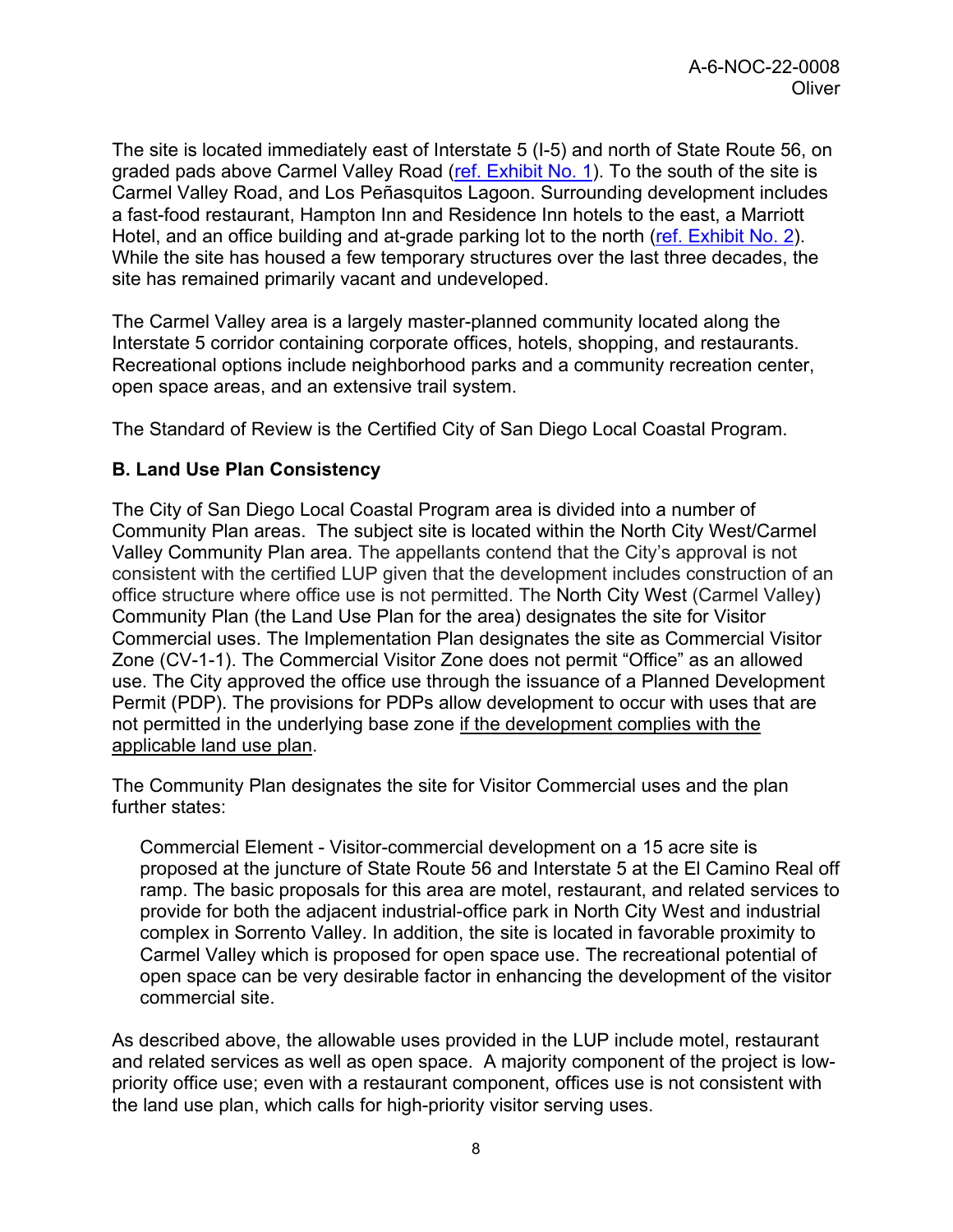A-6-NOC-22-0008 **Oliver** 

The site is located at the junction of Interstate-5 and State Route-56. State Route-56 provides critical connectivity between inland communities and the beach. Additionally, a highly-used Park-and-Ride is located just west of the subject site. Surrounding coastal resources include Los Peñasquitos Lagoon, Torrey Pines Reserve and Torrey Pines beach. Thus, the area is highly utilized by residents and visitor alike both to gain access to adjacent coastal resources as well as a mid-travel break for gas, food, restrooms, stretch break, etc.

In 2001, a similar project was reviewed by the Commission first through an amendment to the City's LCP. San Diego Major Amendment No.1-2001 was submitted by the city to accommodate a proposed office development on a 1.1-acre site designated for Visitor-Serving uses and located east of the subject site. Through that process, the amount of land currently providing visitor-commercial uses was thoroughly reviewed, and the Commission determined that there was enough land remaining as visitor-serving to support the change at that time.

The subject site is the last remaining undeveloped lot within the Visitor Commercial Zone of the Carmel Valley Community Plan area. The Carmel Valley Community Plan area totals approximately 5,500-acres in size, of which approximately 15-acres, or 0.27%, have been designated to provide visitor-serving uses. Since the time the Community Plan was certified, the area reserved for high-priority visitor-serving uses has been reduced both by the above-described LCP amendment as well as by the construction of the existing 170,000 sq. ft. office building located on Lot 2 of the subject site [\(ref. Exhibit Nos. 2, 5\)](https://documents.coastal.ca.gov/reports/2022/4/F10a/F10a-4-2022-exhibits.pdf). Given the limited number of sites designated as Visitor Commercial within the Community Plan (LUP), allowing the majority of the site to be developed as office use would impact the supply of visitor-serving land, inconsistent with the LUP.

Finally, the appellants contend that any approvals that deviate from the certified land use designation and zoning requirements should be reviewed through an LCP amendment, and through this process, the amount of land reserved for visitor-serving uses would be fully reviewed and adequate public visitor-serving or recreational amenities ensured, consistent with the requirements of the LCP.

In conclusion, the approved permit would allow a use not authorized by the certified LUP and failed to certify the change in allowed use through certification of an LCP Amendment, inconsistent with the requirements of the LCP. Additionally, by authorizing office use on lands designated for visitor commercial uses, the approval also fails to ensure that adequate land is reserved for prime visitor commercial uses, inconsistent with the requirements of the LUP.

### <span id="page-8-0"></span>**C. Protection of Lower Cost Overnight Accommodations**

The appellants contend that the City's approval is inconsistent with the requirements of the LCP because the approval failed to address affordability of the proposed hotel development. Applicable policies in the adopted LUP include the following:

Goals and Planning Concepts of Community Plan state: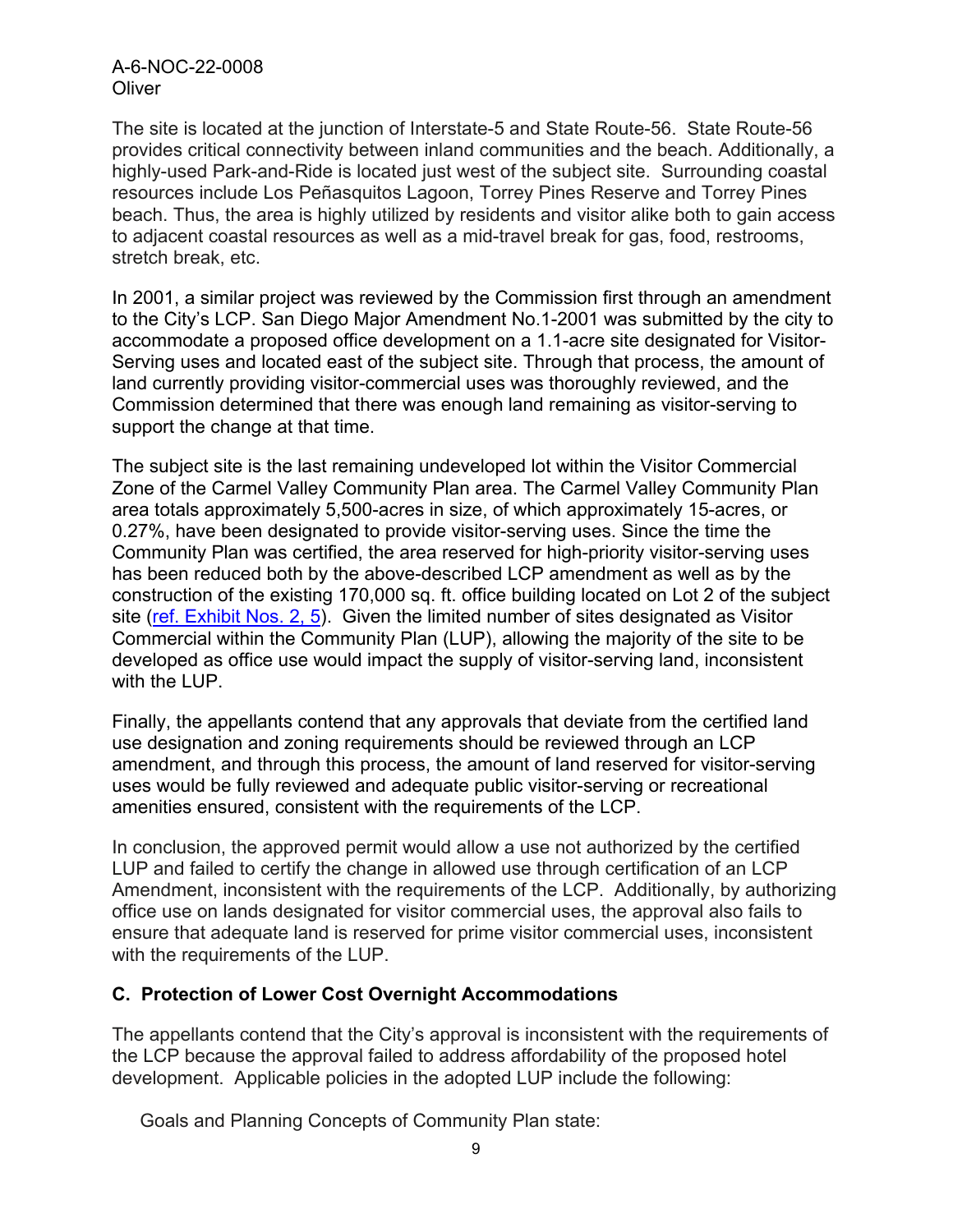Page 50: Goals for North City West

1. To establish a physical, social, and economically balanced community

#### Page 63: Objectives:

2. In order to promote self containment and community identity, the community must be designed as a total physical-social-economic unit. (Emphasis in original).

#### Page 79:

Commercial uses such as visitor and office facilities are also considered within the element of the Plan. The allocation of these facilities is based upon access considerations and locational requirements.

#### Page 111:

In order to promote North City West as a balanced community, a variety of park and recreational facilities will be necessary. The balanced community policy will insure a population representative of all ages, interests, social and economic status in North City West. This population will have different recreational needs. For example, one park may contain playfields and active sports areas while another may offer picnic areas and view points.

The project includes construction of a 77,652 sq. ft., seven-story, 128-room hotel development. Affordable accommodations located in the Coastal Zone support access to the coast for a range of people. Additionally, the certified LUP includes provisions in the Community Plan that require development of the area to be representative of people from all social and economic backgrounds and establish an economically balanced community. Currently, the City of San Diego does not have an abundance of existing lower-cost overnight accommodations within close access to the coast. Additionally, the average occupancy rate for overnight accommodations within San Diego County is 84%. Given this, and in order to adequately carryout the requirements of the certified LCP, the City has the responsibility to ensure that a range of affordable facilities be provided in new development along the coast. The City failed to evaluate the room rates expected for the approved hotel; and renderings of the proposed hotel depict a new hotel with guest amenities that appears to be outside of the lower-income range. While the project will result in an increase of 128 guest rooms on the subject site, thereby increasing the supply of overnight night accommodations in the Coastal Zone, the City did not evaluate the loss of area that could have been developed with lower-cost overnight accommodations or consider mitigation to offset this loss.

Additionally, while there are a number of other hotel developments in proximity to the subject site, the City failed to review the range of affordability currently being provided by existing hotel units. Therefore, it is unclear at this time if there is an appropriate range of affordability for overnight accommodations within the Community Plan area, inconsistent with the requirements of the City's LCP.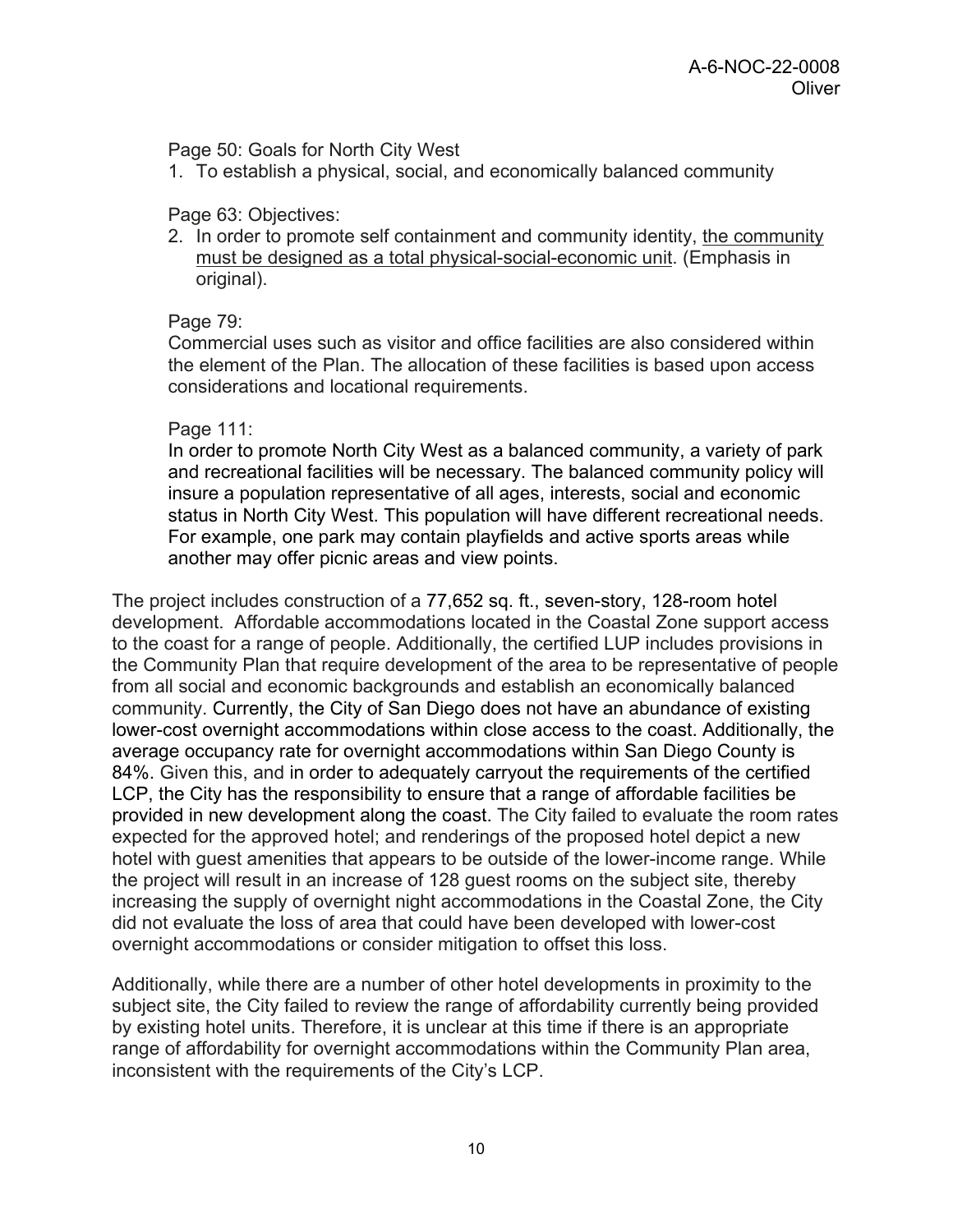#### <span id="page-10-0"></span>**D. Substantial Issue Factors**

As included in Section III – Appeal Procedures – of this staff report, the Commission must consider five factors when deciding whether a project raises a "substantial issue." As discussed above, there is inadequate factual and legal support for the City's determination that the proposed development is consistent with the certified LCP.

First, the objections to the project suggested by the appellants support that the local government's decision is inconsistent with the certified LCP given the development is not considered as an allowable use by the certified land use designation or zoning.

Second, the City approved a change in use for a major component of the development from high-priority, visitor-serving commercial uses to allow low-priority, office use in an area directly adjacent to multiple major coastal access routes. Through this approval, the City also failed to address how allowing the majority of the site to be developed as an office building would affect the City's ability to provide adequate visitor-serving lands within the immediate area or within the Community Plan area as a whole.

The third factor is the significance of the coastal resources affected by the decision. The provision of high-priority visitor-servings uses, including affordable overnight accommodations is imperative to ensure that the City provide adequate coastal access and recreational opportunities. Developing the site with low-priority office uses and a hotel that does not provide a range of affordability will significantly impact otherwise available public access and recreational opportunities and therefore adversely affect coastal resources.

Finally, approving uses not permitted by the LCP as well as approving new overnight accommodations that do not include a range of affordability will not only set a negative precedential value of the local government's decision for future interpretations of its LCP; it will also set a negative statewide precedent. Therefore, the City's approval does raise issues with precedential value as well as statewide significance.